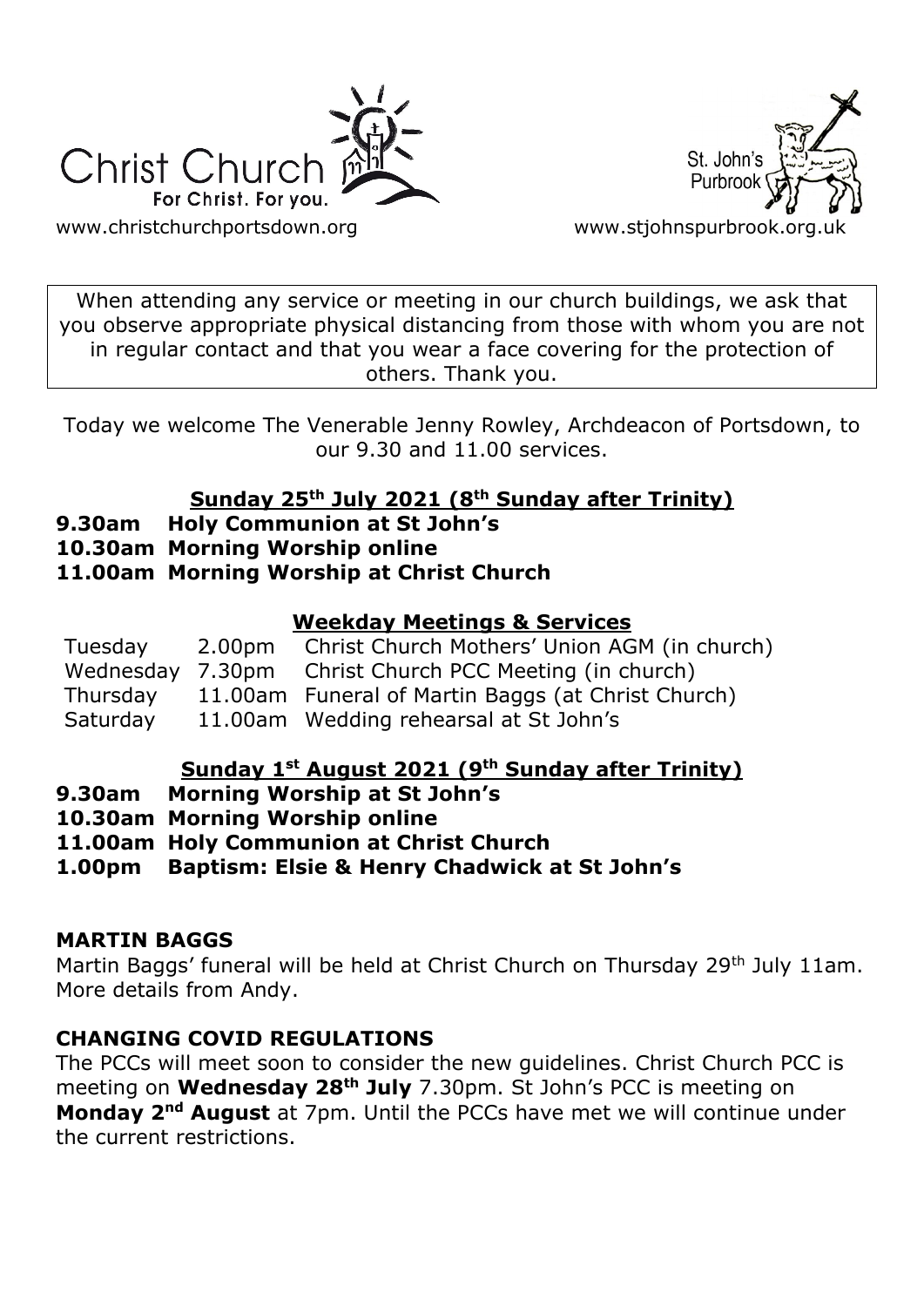### **HOLIDAY AT HOME.**

Save the Date: **Wednesday 11th August** 10.00am-2.30pm. We hope to be able to hold "Holiday at Home - On safari" in partnership with the Church of the Good Shepherd.

## **MISSION OF THE MONTH - JULY**

The Mission to Seafarers seeks to promote the spiritual, moral and physical wellbeing of seafarers and their families worldwide.

Donations can be made online at missiontoseafarers.org/donate

|                      | <b>CONTACTS</b>                            |
|----------------------|--------------------------------------------|
| <b>Vicar</b>         | <b>Revd Andy Wilson</b> (day off Monday)   |
|                      | vicar@christchurchportsdown.org            |
|                      | purbrookvicar@gmail.com                    |
| <b>Associate</b>     | <b>Revd Laura Cameron</b>                  |
| <b>Minister</b>      | revdlauracameron@gmail.com                 |
| Curate               | <b>Revd Matt Grove</b> (day off Friday)    |
|                      | matt.grove@christchurchportsdown.org       |
| <b>Churchwarden</b>  | <b>Stephen Anderson</b>                    |
| <b>CCP</b>           | stephen.anderson@christchurchportsdown.org |
| <b>Churchwarden</b>  | Karina Golledge                            |
| <b>CCP</b>           | thegolledges@btinternet.com                |
| <b>Churchwarden</b>  | <b>Bill Jeffery</b>                        |
| <b>SJP</b>           | purbrookchurch@gmail.com                   |
| <b>Administrator</b> | <b>Emma Evans</b>                          |
|                      | parish.office@christchurchportsdown.org    |
| <b>Hall Manager</b>  | Jacqui Wilson                              |
| <b>CCP</b>           | hall.manager@christchurchportsdown.org     |
| Website              | <b>Matt Doe</b>                            |
|                      | webmaster@christchurchportsdown.org        |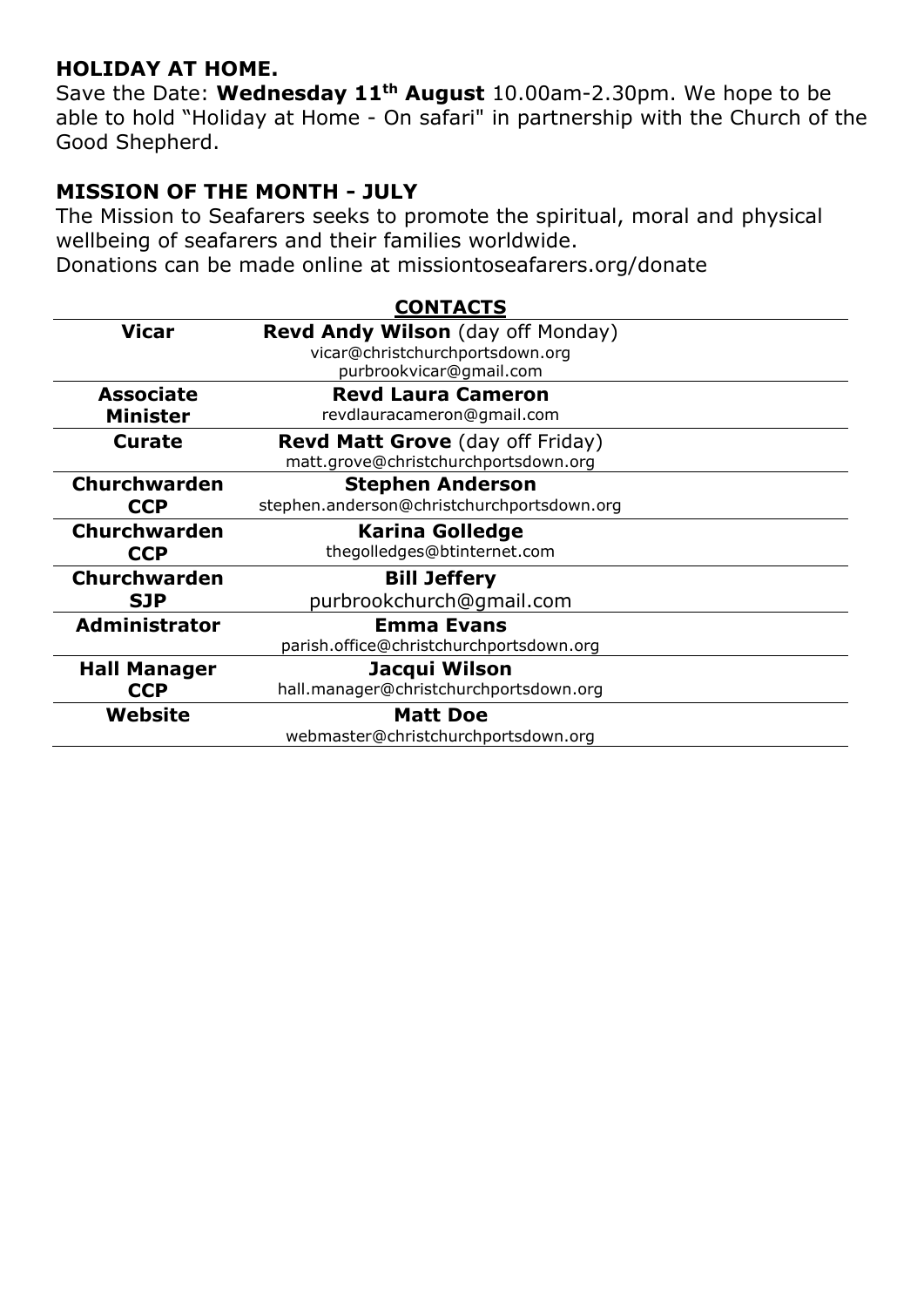# **Sunday 25 July 2021**

8th Sunday after Trinity

## **Collect**

Almighty Lord and everlasting God, we beseech you to direct, sanctify and govern both our hearts and bodies in the ways of your laws and the works of your commandments; that through your most mighty protection, both here and ever, we may be preserved in body and soul; through our Lord and Saviour Jesus Christ, who is alive and reigns with you, in the unity of the Holy Spirit, one God, now and for ever. *Amen* 

## **2 Kings 4:42–44**

 $42A$  man came from Baal-shalishah, bringing food from the first fruits to the man of God: twenty loaves of barley and fresh ears of grain in his sack. Elisha said, 'Give it to the people and let them eat.'  $43$  But his servant said, 'How can I set this before a hundred people?' So he repeated, 'Give it to the people and let them eat, for thus says the Lord, "They shall eat and have some left."' 44 He set it before them, they ate, and had some left, according to the word of the Lord.

*This is the word of the Lord. Thanks be to God.*

## **Psalm 145.10–19**

 $10$  All your works praise you, O Lord, and your faithful servants bless you.  $11$ They tell of the glory of your kingdom and speak of your mighty power,  $^{12}$  To make known to all peoples your mighty acts and the glorious splendour of your kingdom. <sup>13</sup> Your kingdom is an everlasting kingdom; your dominion endures throughout all ages.  $^{14}$  The Lord is sure in all his words and faithful in all his deeds. <sup>15</sup> The Lord upholds all those who fall and lifts up all those who are bowed down. <sup>16</sup> The eyes of all wait upon you, O Lord, and you give them their food in due season. <sup>17</sup> You open wide your hand and fill all things living with plenty.  $18$  The Lord is righteous in all his ways and loving in all his works.  $19$  The Lord is near to those who call upon him, to all who call upon him faithfully.

### **Ephesians 3:14–21**

<sup>14</sup> For this reason I bow my knees before the Father,  $15$  from whom every family in heaven and on earth takes its name.  $16$  I pray that, according to the riches of his glory, he may grant that you may be strengthened in your inner being with power through his Spirit, <sup>17</sup> and that Christ may dwell in your hearts through faith, as you are being rooted and grounded in love.  $18$  I pray that you may have the power to comprehend, with all the saints, what is the breadth and length and height and depth,  $19$  and to know the love of Christ that surpasses knowledge, so that you may be filled with all the fullness of God.  $20$  Now to him who by the power at work within us is able to accomplish abundantly far more than all we can ask or imagine,  $21$  to him be glory in the church and in Christ Jesus to all generations, for ever and ever. Amen. *This is the word of the Lord.*

*Thanks be to God.*